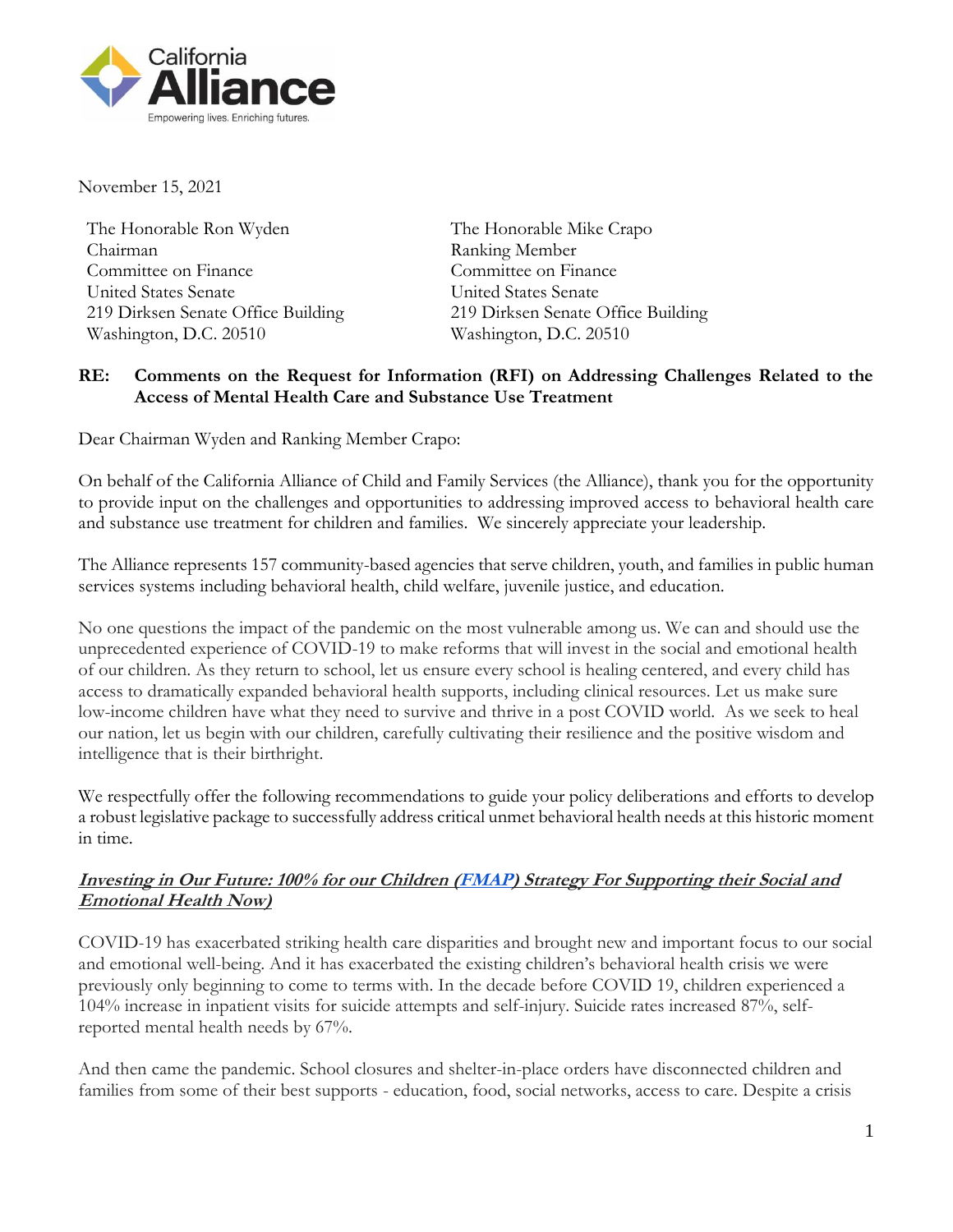

that self-evidently is deeply affecting children and youth, the already overburdened and under-resourced children's mental health system has seen a 30-40% decrease in children's access to care.

There is a current opportunity to immediately inject tremendous additional resources into children's mental health supports, while laying the groundwork for the long-term systems transformation that we need. Federal Medical Assistance Percentages (FMAP) are the percentages used to determine federal funding to states for key healthcare and social programs, including children's mental health programs. The Affordable Care Act increased FMAP to 100% to encourage states to expand Medicaid coverage.

We propose that to address the unprecedented social, emotional, and behavioral health needs of children, the federal government should immediately increase to 100% the FMAP for all children's mental health and supportive services provided under the Medicaid **EPSDT** entitlement. This will facilitate a massive and immediate investment by states and localities in mental health services for children and youth. As with the Affordable Care Act, the percentage can be gradually reduced over five years, to 90%, where we recommend it be permanently fixed. In addition to funding immediate response, this investment will develop sustainable system infrastructure and facilitate innovation.

#### **Strengthening Workforce**

As numerous reports and headlines indicate, we are experiencing what has been coined, "The Great Resignation". This has only exasperated the behavioral health workforce shortages across all levels of care that were well underway pre-pandemic. The competition for qualified and committed behavioral health professionals due to competition with private sector and government pensions has only grown worse over the past 18 months. It is critical that Congress identifies and accelerates strategies to address longstanding workforce challenges in child mental health, including innovative training programs, loan repayment, tuition reimbursement, and intensified efforts to recruit underrepresented populations into mental health professions as well as attention to the impact that the public health crisis has had on the well-being of health professionals.

Additional federal funding, *dedicated to community-based mental health and substance use organizations to support their workforce*, for the purposes of providing retention bonuses as it relates to hazard pay, overtime pay, and shift deferential pay for a specific set of clinical staff that are necessary to continue the provision of high-quality mental health and substance use services is a crucial need across our state to retain and promote our workforce and allow them the ability to help mentor future clinical staff.

#### **Increasing Integration, Coordination, and Access to Care: Incentivize same-day billing**

We would like to support and underscore one of the recommendations made from our partners at the California Primary Care Association regarding same-day billing. Integrated care in the right setting, at the right time is critical to meeting the needs of complex patients who require a high level of care, but are often unable or unwilling to return to their medical provider for additional services. The ability to see these patients and provide needed services on the same day is essential in ensuring they receive necessary care. Although this is already required in Medicare's FQHC regulations and allowed in several state Medicaid programs, it is not specifically stated in Medicaid FQHC law. Because of this, states like California do not allow for same-day billing. The Alliance recommends CMS provides clear guidance to states stressing the importance of their providing for and reimbursing an FQHC's medical and mental health visits on the same day.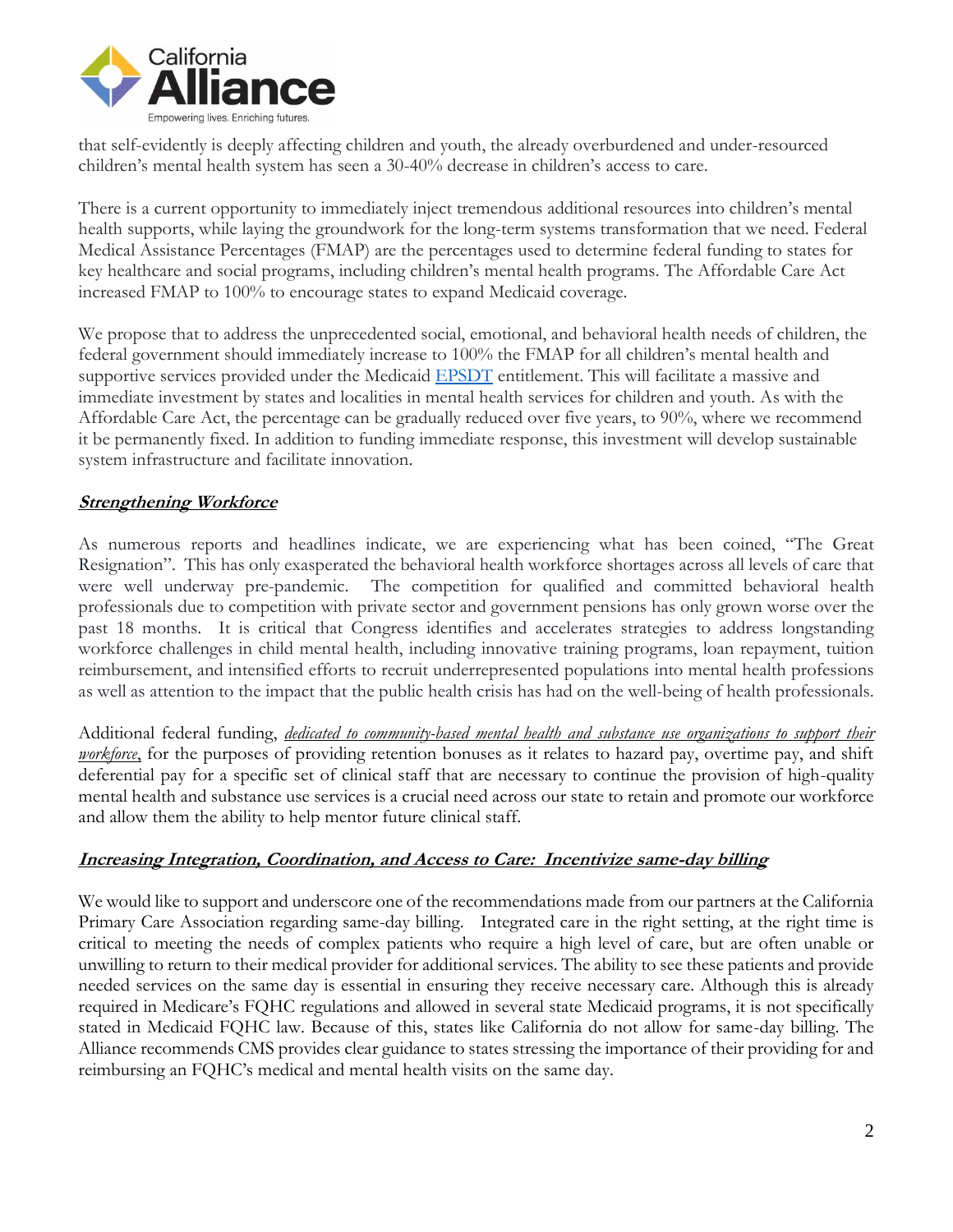

## **Commercial Insurance Parity**

We are seeing suicide attempts and losses at alarming rates across the United States. Now is the time to ensure that mental health care is available to all those who need it regardless of payer (Medicaid, Anthem, Kaiser, etc.). While we still need to ensure parity among mental health coverage to physical health care benefits; we must also ensure that individuals (adults or children) have access to the same mental/behavioral health benefits regardless of insurance carrier. Too often we see folks drop their employer insurance coverage or enroll their child in Medicaid to access high intensity mental health services because the private/commercial plan does not offer the same coverage.

# **Certified Community Behavioral Health Clinics (CCBHCs)**

In 2014, Congress enacted the bipartisan Protecting Access to Medicare Act (PAMA) that authorized the Certified Community Behavioral Health Clinic (CCBHC) demonstration to allow states to test a model to improve the quality of addiction and mental health care and fill the gap in the unmet need for care. This invaluable demonstration program, which has now expanded to ten states, seeks to provide comprehensive, coordinated mental health and substance use services through a nationwide network of Certified Community Behavioral Health Clinics.

Expanding the CCBHC model, which provides critical care for people with mental health and substance use challenges, remains a priority for the Alliance. In the 117th Congress, Senators Stabenow and Blunt, together with Representatives Matsui and Mullin, introduced the Excellence in Mental Health and Addiction Treatment Act (S. 2069/H.R. 4323) with the goal of expanding access to community-based mental health care and substance use treatment services. This program is crucial to redesigning the nation's mental health and substance use treatment system as it increases access to high quality care for people living with mental health and substance use challenges, including those with schizophrenia, bipolar disorder, major clinical depression, and opioid use disorder (OUD). Additionally, through meaningful partnerships with Federally Qualified Health Centers (FQHCs) and front-line primary care providers, CCBHCs successfully help manage the high incidence of comorbid chronic diseases in this patient population, including diabetes, heart diseases, cirrhosis, emphysema, Hepatitis C, and HIV. We have several CCCBHC programs in California that are showing promising outcomes and results. Our efforts were recently published in an op-ed in the California Health Report [HERE.](https://www.calhealthreport.org/2021/09/22/opinion-congress-must-act-to-address-californias-mental-health-and-substance-use-crises/)

## **Expand use and definition of Telehealth Services**

One specific area we would like to recommend on telehealth pertains to the National Suicide Prevention call centers and the crisis intervention services that they provide. According to the National Guidelines for Behavioral Health Crisis Care issued by SAMHSA last year<sup>1</sup>, crisis call centers are considered to be one of the three core elements of a crisis system (pg.13). A crisis center is a resource for individuals going through mental health crises. They provide mental health services and emotional support for their state or local communities. Most crisis centers are non-profit organizations and many utilize trained volunteers as well as

<sup>1</sup> <https://www.samhsa.gov/sites/default/files/national-guidelines-for-behavioral-health-crisis-care-02242020.pdf>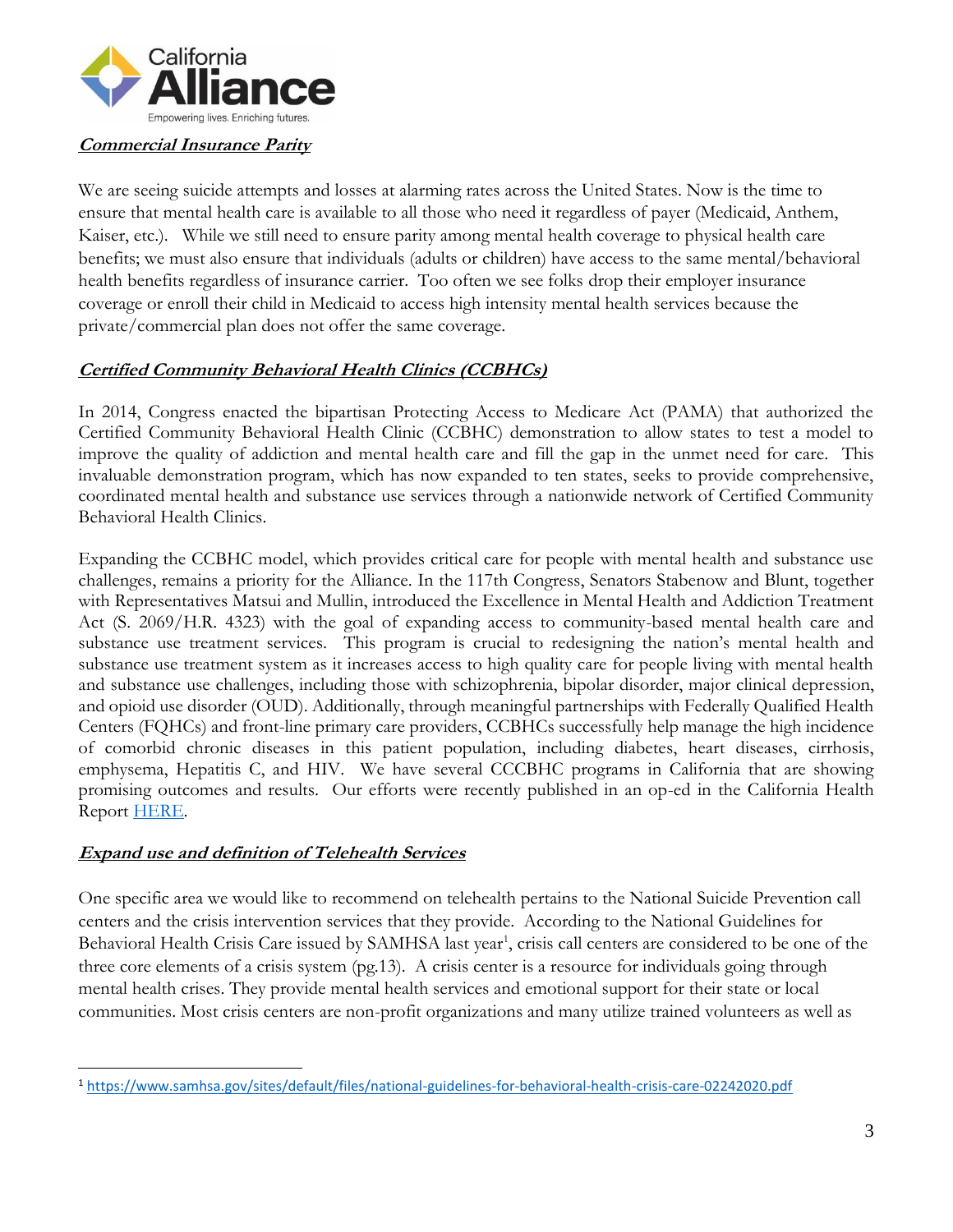

mental health professionals.<sup>2</sup> While there are CMS billing codes for crisis intervention, much of the success in getting callers across the age span to utilize the NSPL is the fact that it is a free service and callers remain anonymous. Nevertheless, having a State Medicaid agency recognize the 988 call, text, chat as a billable crisis intervention, stabilization and or case management service could serve as a first step to beginning to develop a state payment structure on a covered lives basis- whereby 988 is in part paid by funding based on a state's % of insurance enrollment (Medicaid, vs. Blue Cross vs. Kaiser, etc.) and considered in lieu of / offset to costlier health services such as inpatient care, etc.

# **Strengthen the Community-Based Behavioral Health System and Focus on Upstream Services**

We must strengthen emerging efforts to reduce the risk of suicide in children and adolescents through prevention programs in schools, primary care, and community settings. *Also needed is additional research on* disparities in suicide and suicidal ideation rates among Black youth, which has experienced a significant increase, particularly *among 15-17 year olds.<sup>3</sup>*

Further, we must address the ongoing challenges of the acute care needs of children and adolescents, including shortage of beds and emergency room boarding by expanding access to step-down programs from inpatient units, and **emphasizing early intervention programming** such as short-stay crisis stabilization units, and community-based mobile crisis response teams. *According to a November 2020 report from the Centers for* Disease Control and Prevention, mental health-related emergency room visits for children 5-11 rose 24% last year compared to *2019, while visits among adolescents 12-17 increased 31%.<sup>4</sup>*

One final point we would like to make here is the essential need to fully fund comprehensive, communitybased systems of care that connect families in need of behavioral health services and supports for their child with evidence-based interventions in their home, community, or school.*Simply put: Non-profit community-based* organizations have the flexibility to provide 24/7 care in the home and community that government operated programs/clinics *simply do not and cannot provide. Such non-profit agencies also operate more efficiently and cost effectively.*

## **Identify/Allocate specified funding to sustain the National Suicide Prevention Lifeline's new 3 digit dialing code, "9-8-8"**

Once the "switch is flipped" and 9-8-8 goes "live" in July 2022, call centers throughout the country are anticipated to experience a tremendous increase in call volume. While it is difficult to accurately forecast what that increase will be in every state, it is reasonable to anticipate a 30-60% increase depending on region/county/state. "9-8-8" is a critical telehealth service, providing peer support and clinical support thus saving lives and countless dollars to other public systems (law enforcement, emergency departments/hospital systems). Crisis hotlines across the country have historically been funded at the local level, but given the shift to simplify the process with a 3 digit number, that is combined with a platform allowing text and chat capabilities

<sup>2</sup> <https://suicidepreventionlifeline.org/our-crisis-centers/>

<sup>3</sup> [https://www.jaacap.org/article/S0890-8567\(21\)01365-4/fulltext](https://www.jaacap.org/article/S0890-8567(21)01365-4/fulltext)

<sup>4</sup> <https://www.cdc.gov/mmwr/volumes/69/wr/mm6945a3.htm>